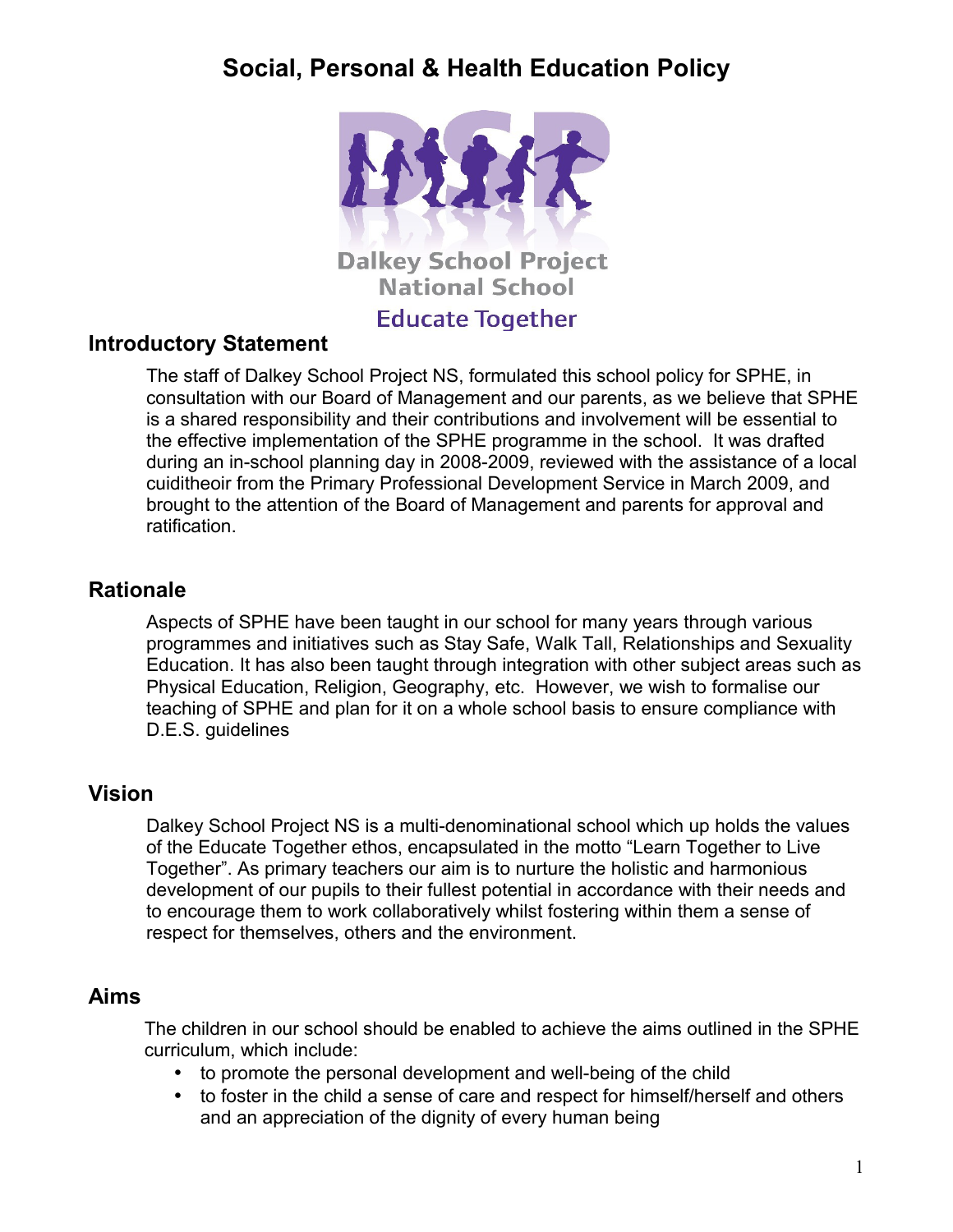- to promote the health of the child and provide a foundation for healthy living in all its aspects
- to enable the child to make informed decisions and choices about the social, personal and health dimensions of life both now and in the future
- To develop in the child a sense of social responsibility, a commitment to active and participative citizenship and an appreciation of the democratic way of life
- to enable the child to respect human and cultural diversity and to appreciate and understand the interdependent nature of the two

### **Strands and Strand Units**

The curriculum is delineated at four levels—infant classes, first and second classes, third and fourth classes, and fifth and sixth classes—and is divided into three strands: Myself, Myself and others, and Myself and the wider world.

Each of these strands is further subdivided into a number of strand units or topic areas that contain particular objectives. We will teach aspects of all three major strand units each year and strand units will be chosen in such a way that the child will receive a comprehensive programme in SPHE over a two year period.

| <b>Strands</b>                   | <b>Strand Units (Year 1)</b>                                  | <b>Strand Units (Year 2)</b>                 |
|----------------------------------|---------------------------------------------------------------|----------------------------------------------|
| <b>Myself</b>                    | Self-identity<br>(Sept.-Oct.)                                 |                                              |
|                                  |                                                               | Taking care of my body<br>(Nov/Dec)          |
|                                  |                                                               | <b>Growing and Changing</b><br>(March-April) |
|                                  | <b>Safety and Protection</b><br>(March/April)                 |                                              |
|                                  | Making Decisions $(3rd$ to $6th$ class)<br>(January/February) |                                              |
| Myself and<br>others             | <b>Myself and My Family</b><br>(Nov-Dec.)                     |                                              |
|                                  |                                                               | My friends and other people                  |
|                                  |                                                               | (September/October)                          |
|                                  |                                                               | <b>Relating to others</b>                    |
|                                  |                                                               | (January/February.)                          |
| Myself and<br>the wider<br>world | Developing Citizenship<br>(May-June)                          |                                              |
|                                  |                                                               | <b>Media Education</b>                       |
|                                  |                                                               | (May-June.)                                  |

We have created this timetable to reflect this approach:

### **Contexts for SPHE**

SPHE will be taught in our school through a combination of the following three contexts:-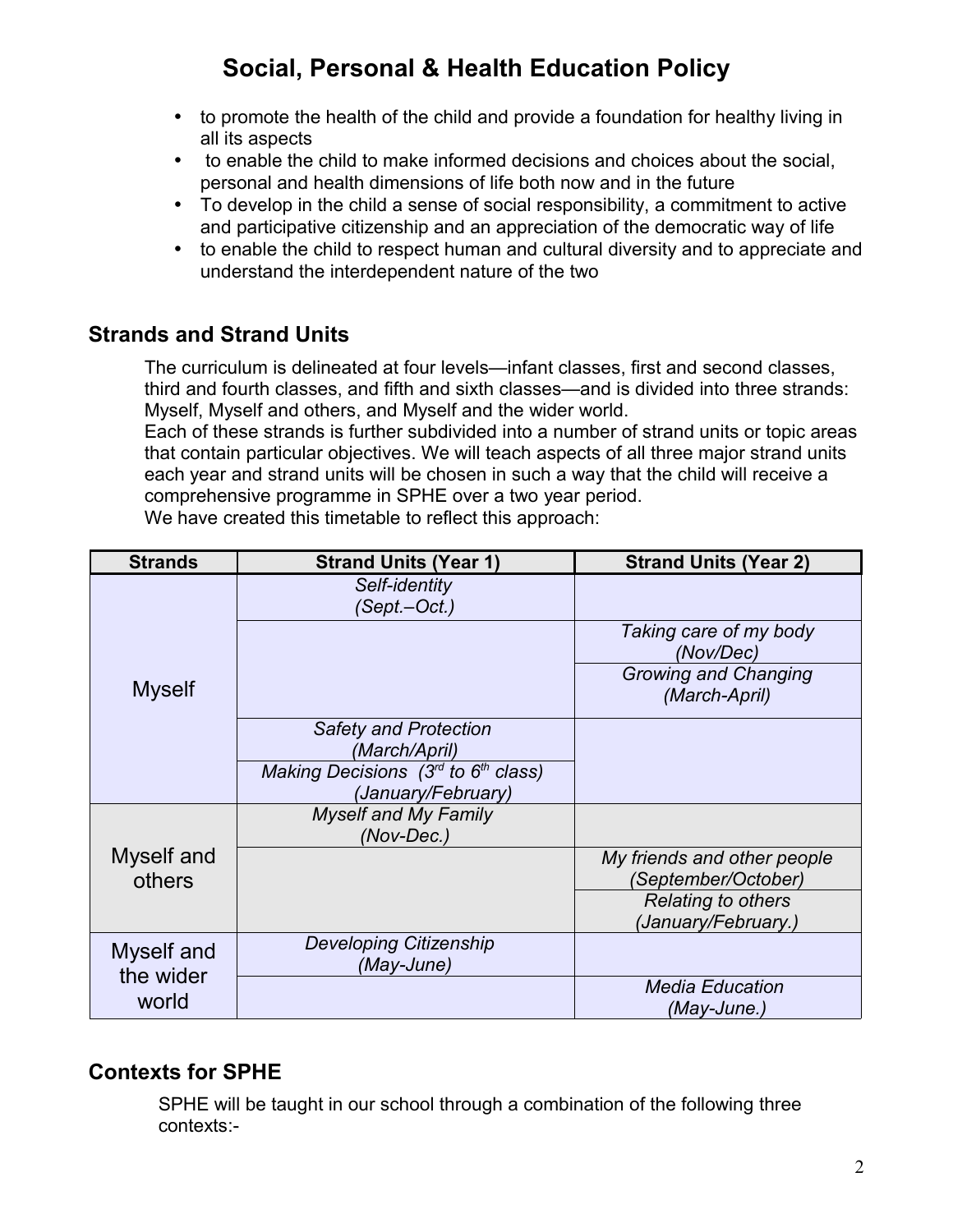#### **1. Positive School Climate and Atmosphere**

Dalkey School Project NS has created a positive atmosphere by:

- building effective communication
- catering for individual needs
- creating a health-promoting physical environment
- developing democratic processes
- enhancing self-esteem
- fostering respect for diversity
- fostering inclusive and respectful language
- developing appropriate communication
- developing a school approach to assessment

#### **2. Discrete time for SPHE**

SPHE is allocated ½ hour per week on each teacher's timetable in Dalkey School Project NS. Teachers may manipulate this time at their own discretion to cater for the needs of individual classes.

#### **3. Integration**

Integration with other subject areas and Linkage within SPHE will be developed throughout this programme. Teachers will endeavour to adopt a thematic approach to SPHE by integrating it with other subject areas such as Language (Media Education), Geography (Citizenship), History (Myself and my Family), Ethical Education (Human Rights), Visual Arts, Physical Education (Water Safety), etc. Themes/Projects such as Healthy Eating Week, Friendship Week, International Day, Lenten Campaign, etc. will also be explored. Some themes will be explored by the whole school community through Assemblies.

### **Approaches and Methodologies**

We believe that the approaches and methodologies used in SPHE are crucial to the effectiveness of the programme. Active learning is the principal learning and teaching approach recommended for SPHE, therefore we will endeavour to teach SPHE using a variety of strategies which include:

- drama activities
- co-operative games
- use of pictures
- photographs and visual images
- written activities
- use of media
- information technologies and looking at children's work
- circle time
- guided reflective time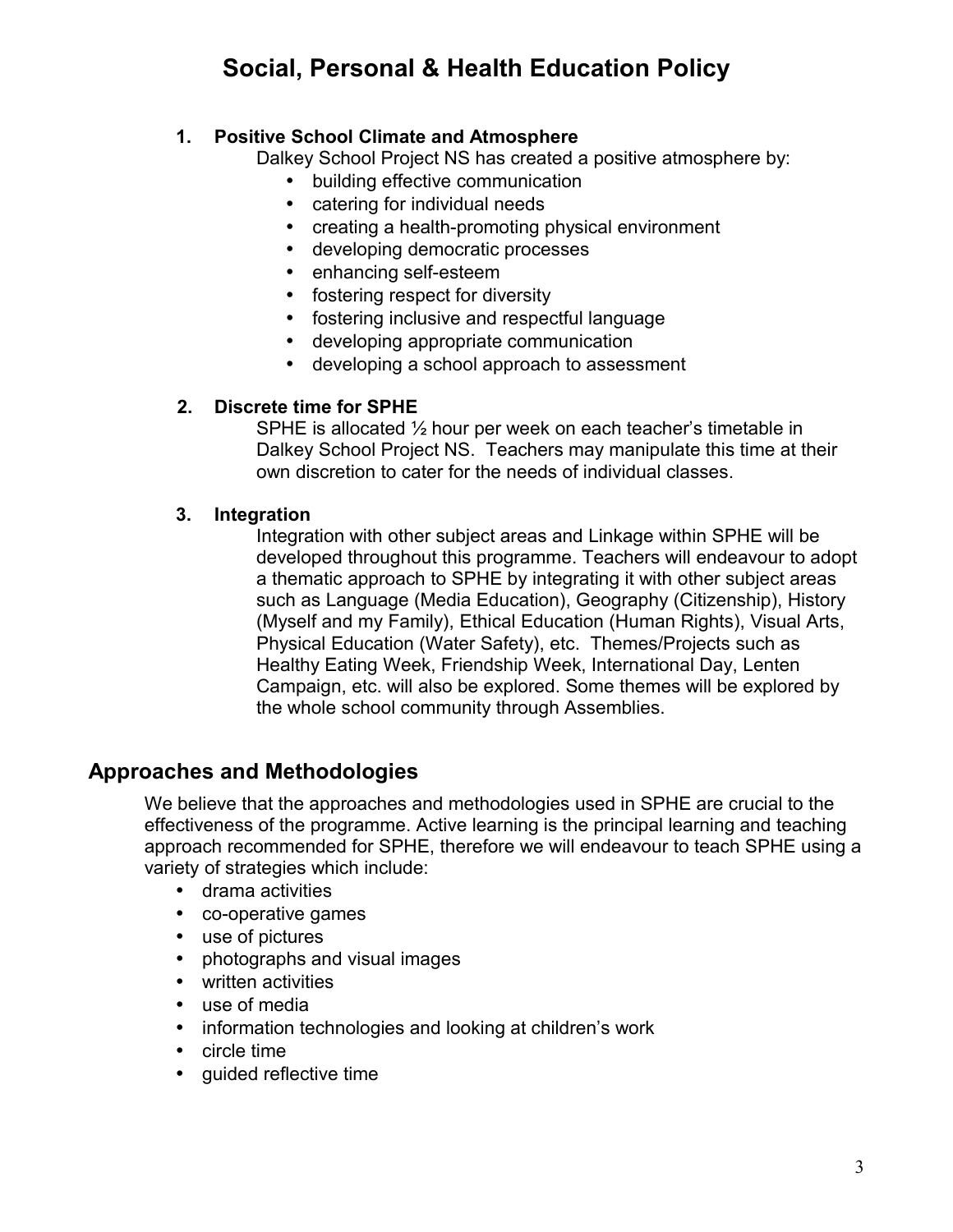### **Confidentiality**

While confidentiality within discussion groups will be encouraged, children should be informed some information may have to be passed on at the discretion of the teacher to the appropriate person e.g. Principal, parents/guardians

### **Resources**

Refer to Appendix 1.

### **Assessment**

Assessment is a central part of the everyday learning and teaching process in SPHE. It can provide valuable information on the child's progress and on the effectiveness and suitability of the programme and the teaching methods being used. The primary emphasis in this area is on informal assessment.

We use the following recommended informal tools for assessment in SPHE:

- *Teacher observation*
- • *Teacher-designed tasks*
- *Portfolios and projects*
- *Regular reviews of class and whole school procedures and goals*
- *Self assessment*

### **Children with Special Needs**

Teachers will endeavour to adapt and modify activities and methodologies in SPHE to encourage participation by children with special needs. The learning support and resource teachers will supplement the work of the class teachers where necessary. We will liaise with trained professionals/appropriate agencies, where appropriate, when dealing with sensitive issues eg. bereavement, to ensure that the children involved are fully supported. Parents could be encouraged to mediate the information on certain topics with their own child.

### **Equality of Participation and Access**

We recognise and value diversity, and believe all children are entitled to access the services, facilities, or amenities that are available in the school environment. Dalkey School Project NS is under the patronage of the DSP Executive, which is part of the Educate Together body. Our ethos is based on the four principles of Educate Together i.e. co-educational, multi-denominational, democratic and child-centred.

We will endeavour that all children will be given appropriate support to ensure equality of access and participation in the SPHE programme.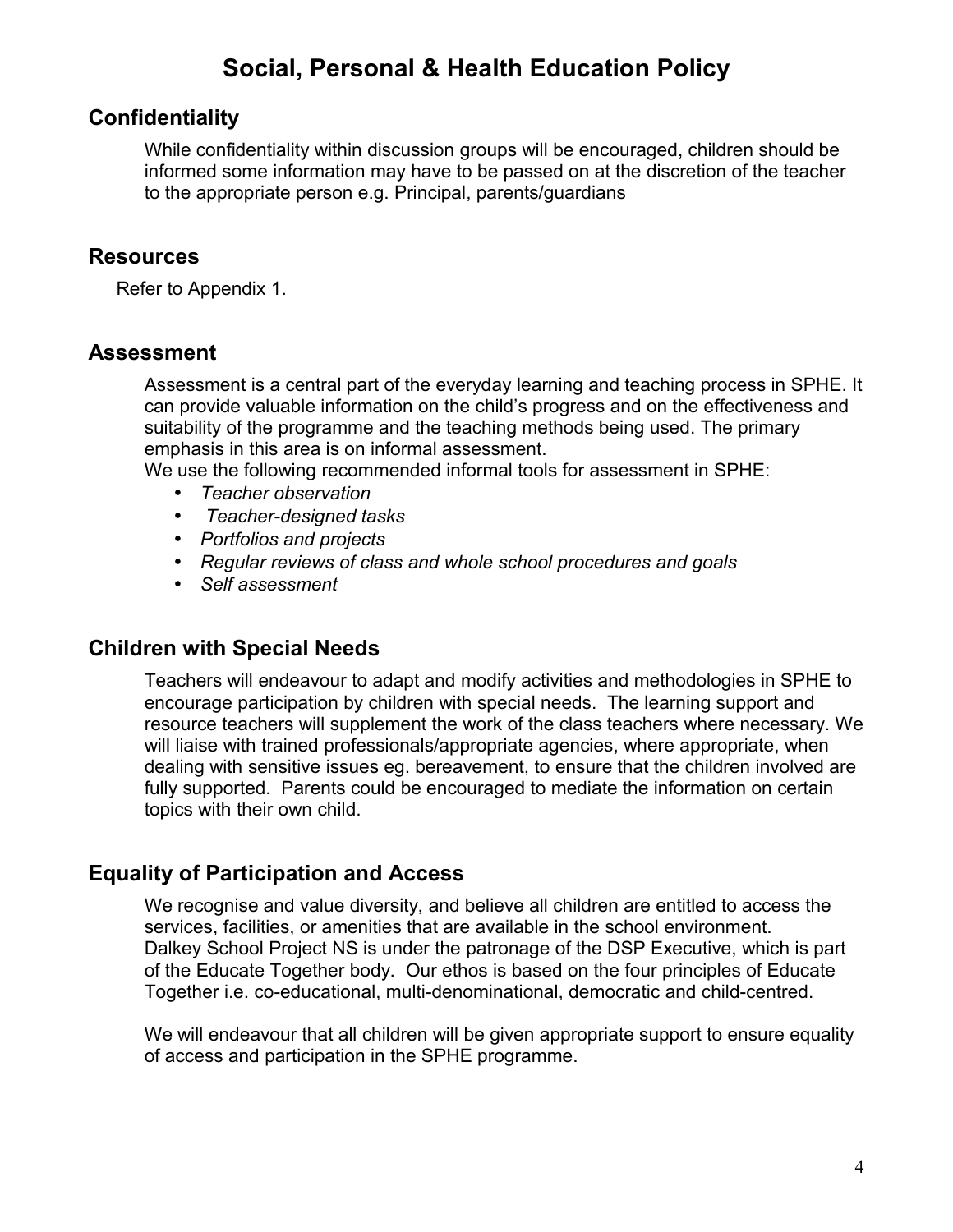Parental participation is encouraged and valued. Students are included in the democratic process through activities and groups such as the Student Council. Children are also involved in developing rules for the classroom.

- Buddy System
- Split classes where appropriate
- Social skills modeling skills. Pro-social skills.

We encourage parents to share their interests and expertise through activities such as shared games, cooking, gardening, yoga, IT, crafts, drama, music, trips.

### **Policies and Programmes that support SPHE**

- Code of Behaviour
- Learn Together Programme
- Enrolment Policy
- Health and Safety Policy
- Stay Safe Programme
- Substance Use Policy
- Anti-bullying Policy
- Healthy Eating Policy
- RSE Policy
- Child Protection Statement
- Guidelines on Administration of **Medication**
- Information Booklet for New Parents

### **Homework**

Homework in this subject will usually be informal. However if prescribed in SPHE, homework will reflect the active learning approach and will reinforce information already taught during class.

### **Individual Teachers' Planning and Reporting**

This plan in SPHE and the curriculum documents will inform and guide teachers in their long and short term planning in SPHE. This planning will be in line with the year grid on page 3 of this plan. Each teacher will keep a Cuntas Míosúil and this will inform our progress and needs when evaluating and reviewing our progress in SPHE.

### **Staff Development**

The staff have attended training in the following areas and this training will support an effective implementation of the SPHE programme:

- *two full days in-service seminars in 2002-4 by the Primary Curriculum Support Programme*
- *training in the Child Abuse Prevention Programme/ Stay Safe*
- *training in the Substance Misuse programme /Walk Tall*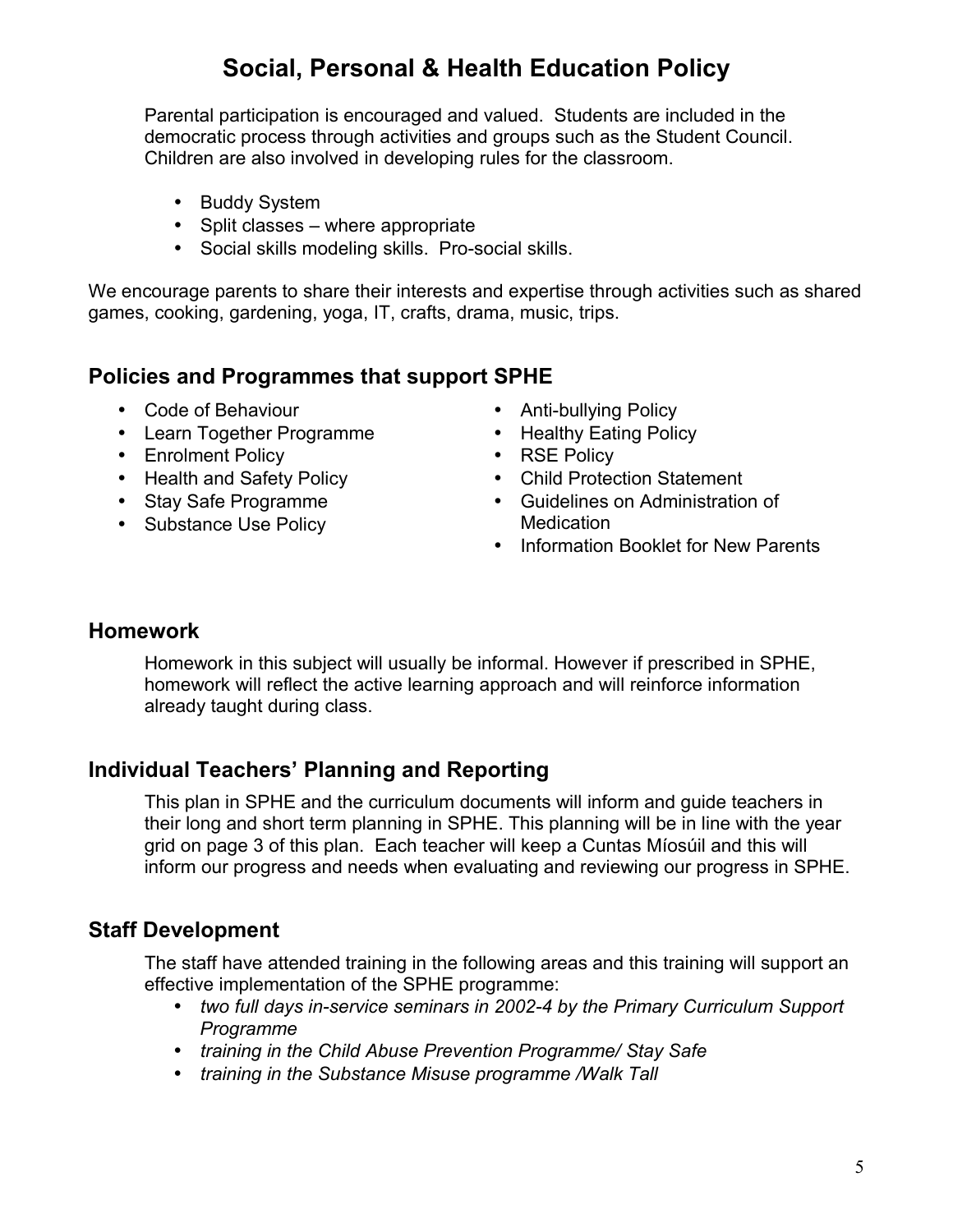• *training in the Relationships and Sexuality Education programme /R.S.E. One member of staff attended a Walk Tall training programme and passed on the information to other staff members.*

• *Child Protection training for Principal and Deputy Principal Dec 2009* Teachers are encouraged to attend SPHE related courses and will share information/skills acquired at these courses with other members of staff during staff meetings.

### **Parental Involvement**

Parental involvement is considered an integral part to effectively implementing SPHE as we believe that SPHE is a shared responsibility. This plan and the curriculum documents are available for parents to inform them of the programme for SPHE.

### **Community Links**

We believe that the local community has a very important role to play in supporting the programme in SPHE and endeavour to liaise with the members such as the new parent, Dental Hygienist, Health Nurse, Fireman, Vet, Sports clubs etc.

### **Success Criteria**

The success of this plan will be evaluated through teacher's planning and preparation, and if the procedures outlined in this plan have been consistently followed. We will also judge its success if the children have been enabled to achieve the aims outlined in this plan. We will know it has achieved its aims if the pupils:

- have increased knowledge, understanding and skills,
- are more aware of their attitudes and values
- are more respectful of themselves and others,
- relate to others in a positive way
- are more actively involved in the school and possibly local community
- feedback from parents and pupils
- happy atmosphere in school

### **Roles and Responsibilities**

We believe that the whole school community must be involved to successfully implement SPHE. Therefore the teaching staff will implement this plan with the support of the Board of Management, parents and the local community.

Each teacher is responsible for the implementation of the SPHE policy with his/her own class. However it is recognized that individual teachers have a right to opt out of teaching some parts of the RSE programme. In this case alternative arrangements will be made to ensure that the programme is taught to all classes.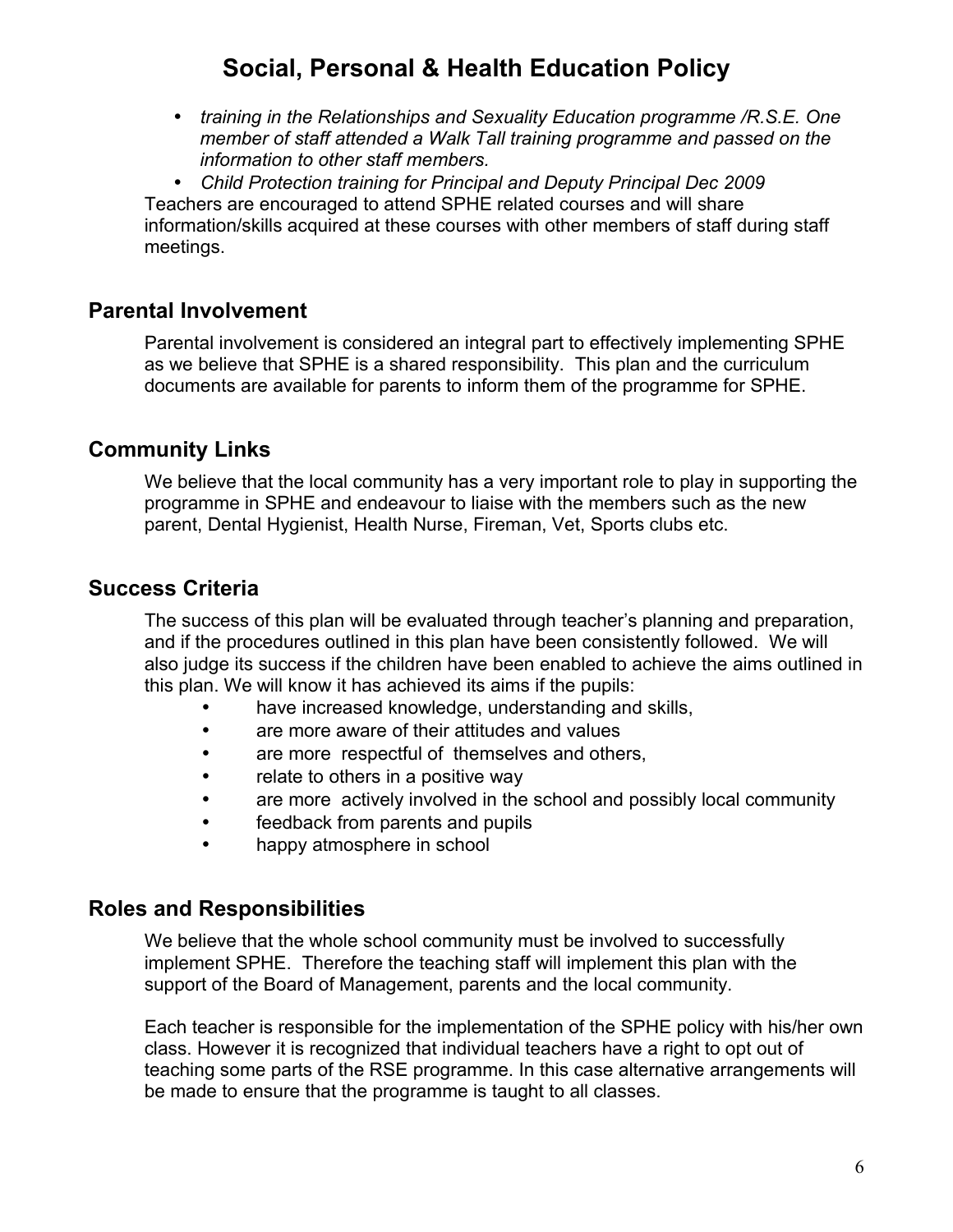Parents have a right to withdraw children from aspects of the RSE programme (cf Role of Parents, RSE Policy).

Role of visitors - Visitors to SPHE classes will deal with discussions in line with the aims of the programme and the Ethos of the school. It is the duty of the teacher who organises the visit to ensure the suitability of the visit to the programme and the school. Teachers will remain with the class for the duration of the visit. Principal must be informed in advance of all visiting speakers and the content of their presentation.

#### **Review**

It will be necessary to review this plan on a regular basis to ensure optimum implementation of the SPHE curriculum in the school. The whole staff is responsible for co-ordinating this review.

This plan will be reviewed before May 2011.

Those involved in the review may include: *Teachers, Pupils, Parents, Post holder,* BoM, DES Cigiri.

### **Ratification and Communication**

The Board of Management of Dalkey School Project NS ratified this plan on 26<sup>th</sup> January 2010.

This plan is available for parents to view at the school.

### *Appendix 1:* **SPHE RESOURCE MATERIAL**

| It is not easy (About Dying)                                                              |  |
|-------------------------------------------------------------------------------------------|--|
| Steve – A story about Death                                                               |  |
| When someone Dies                                                                         |  |
| What do we think about Death?                                                             |  |
| Helping children cope with Death                                                          |  |
| Someone to talk too – A handbook on childhood bereavement                                 |  |
| Talking to your child about Cancer                                                        |  |
| Living with Death                                                                         |  |
| When someone close dies – A handbook on adult & children's Death                          |  |
| Schools In – How teachers welcome children returning to school during Cancer<br>treatment |  |
| <b>Someone Special Dies</b>                                                               |  |
| <b>Badgers passing Gifts</b>                                                              |  |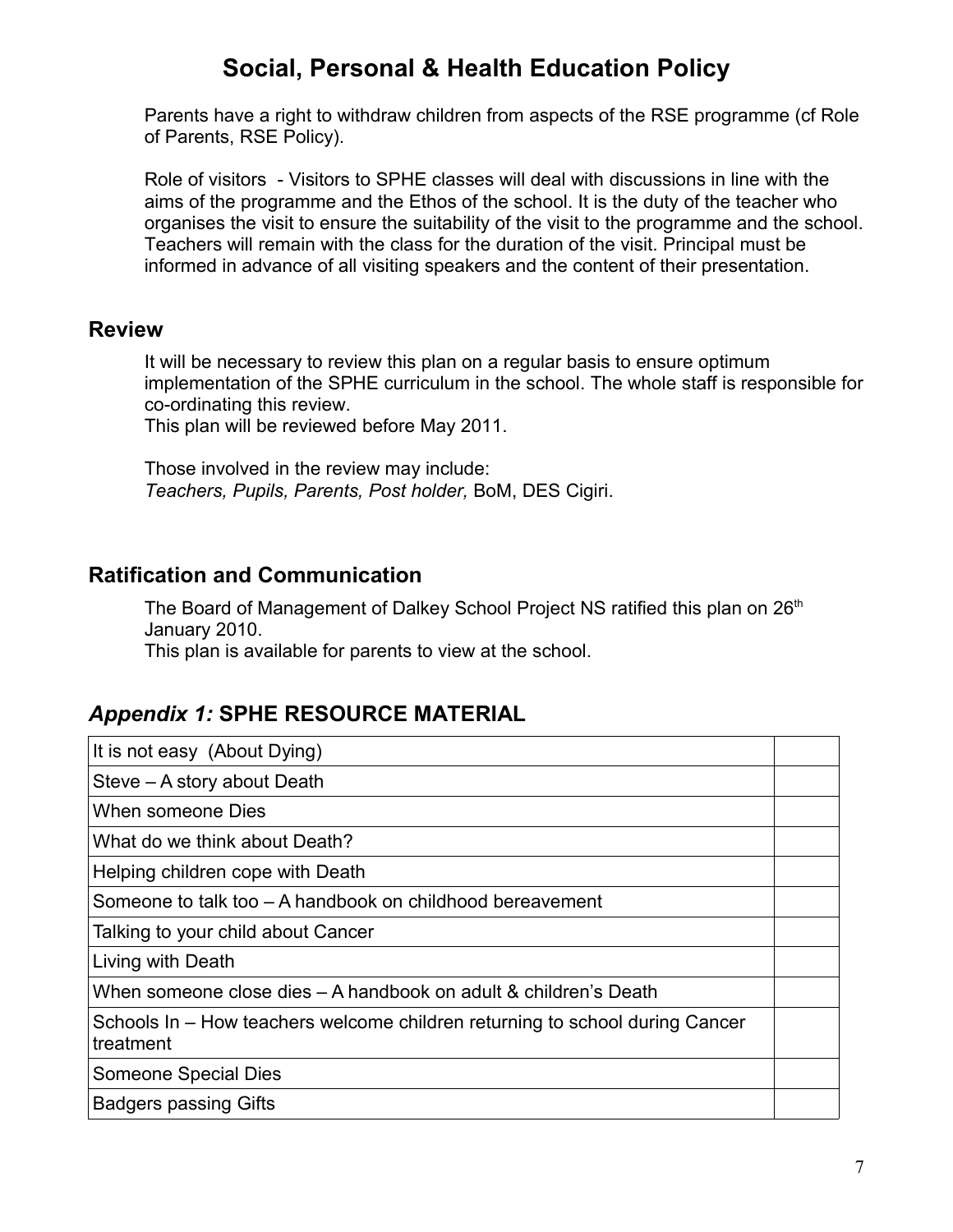| Goodbye Max                                                            |                |  |
|------------------------------------------------------------------------|----------------|--|
| Comeback Grandma                                                       |                |  |
| In due season (Being young & growing Old)                              |                |  |
| Living with Epilepsy                                                   |                |  |
| Living with Cerbal Palsy                                               |                |  |
| Helping children to understand their Feelings                          |                |  |
| Helping children to share their Teacher                                |                |  |
| Helping children to share their Feelings                               |                |  |
| Writing about my Feelings                                              |                |  |
| <b>Building self-Image</b>                                             |                |  |
| <b>Investigating Morals &amp; Values</b>                               | X <sub>2</sub> |  |
| <b>Values &amp; Visions</b>                                            | X <sub>2</sub> |  |
| Whatdayamean                                                           |                |  |
| Love hate and other feelings                                           |                |  |
| Writing about my Feelings                                              |                |  |
| Let's talk about feeling sad                                           |                |  |
| I'll do it - Taking responsibility                                     |                |  |
| I don't care - Learning about respect                                  |                |  |
| It wasn't me - Learning about honesty                                  |                |  |
| Developing self-esteem and citizenship (A-B-C-E-F-G)                   |                |  |
| Children's rights (leaflet)                                            |                |  |
| Enabling listening in the classroom                                    |                |  |
| The World in the classroom                                             |                |  |
| Connecting communities                                                 |                |  |
| Values, Cultures & Kids                                                |                |  |
| A practical guide to using Development education in community settings |                |  |
| I am human                                                             |                |  |
| My Friends                                                             |                |  |
| People & places                                                        |                |  |
| Our world-Our future                                                   | X <sub>2</sub> |  |
| <b>Conflict Resolutions (Middle)</b>                                   |                |  |
| <b>Conflict Resolutions (Upper)</b>                                    |                |  |
| Basic Human Rights & Responsibilities                                  |                |  |
| Intercultural (Education in Primary Schools)                           |                |  |